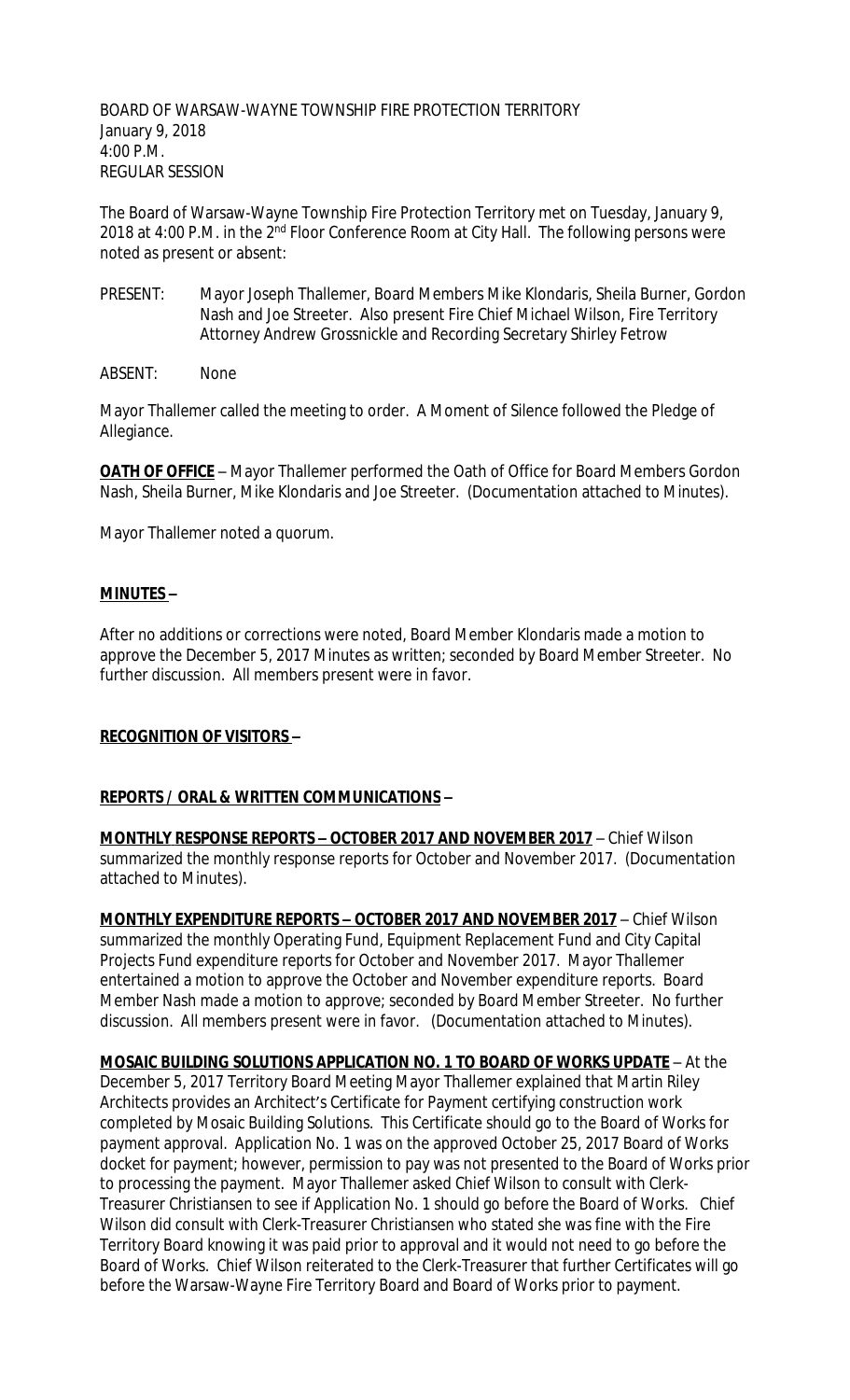**INVITATION TO JUDGE 4-H GENERAL PROJECTS – FIRE EDUCATION** – Chief Wilson presented information and stated the Fire Territory is supporting and backing the Kosciusko County 4-H Council's Fire Education Project. Chief Wilson will volunteer his time to be one of the project judges. The projects will be a part of the 2018 Kosciusko County Fair. Mayor Thallemer entertained a motion to approve Chief Wilson's donation of time to the project. Board Member Streeter made a motion; seconded by Board Member Nash. No further discussion. All members present were in favor. (Documentation attached to Minutes).

## **UNFINISHED BUSINESS –**

### **NEW BUSINESS –**

**APPOINTMENT OF RECORDING SECRETARY** – Mayor Thallemer noted the first item of business was the appointment of the Recording Secretary. Mayor Thallemer asked members to voice any concerns for the reappointment of Recording Secretary Shirley Fetrow. After no concerns were noted, Mayor Thallemer asked Board Members who were in favor of reappointing Recording Secretary Fetrow to say "aye". All members present were in favor.

**APPOINTMENT OF FIRE TERRITORY ATTORNEY** – Mayor Thallemer also noted the second item of business was the appointment of the Fire Territory Attorney. Board Member Klondaris made a motion to approve the reappointment of Andrew Grossnickle; seconded by Board Members Burner, Nash and Streeter. All members present were in favor.

**MOSAIC BUILDING SOLUTIONS APPLICATION NO. 3 - PERMISSION TO PAY - Mosaic Building** Solutions Application No. 3 was presented for payment approval. Chief Wilson noted the requested payment amount totaled \$236,119.50. Mayor Thallemer indicated a 10% retainage is withheld from the payment until completion of the project. Mayor Thallemer entertained a motion to approve Application No. 3. Board Member Burner made a motion to approve; seconded by Board Member Klondaris. No further discussion. All members present were in favor. (Documentation attached to Minutes).

# **TRAVEL REQUESTS** –

Chief Wilson indicated the department's internal policy has changed whereas all travel requests will be presented to the Fire Territory Board prior to going to Mayor Thallemer's office or the Board of Works. Chief Wilson summarized the travel requests as listed on the WWFT Travel Requests spreadsheet. Mayor Thallemer entertained a motion to approve the travel requests. Board Member Streeter made a motion to approve; seconded by Board Member Klondaris. No further discussion. All members present were in favor. (Documentation attached to Minutes).

### **OTHER MATTERS THAT MAY COME BEFORE THE BOARD –**

Chief Wilson gave a brief update on the status of Station 3; concrete is in the ground, a portion of the west wall is up, temporary electric service is in place, NIPSCO will be meeting within the next two weeks, roof metal colors will be picked and the drawings and color schemes are looking well. Chief Wilson noted completion is targeted for the end of July.

### **MEETING REVIEW –**

NO ITEMS CARRIED FORWARD

NO VISITORS' QUESTIONS AND COMMENTS

A list of today's guests is attached.